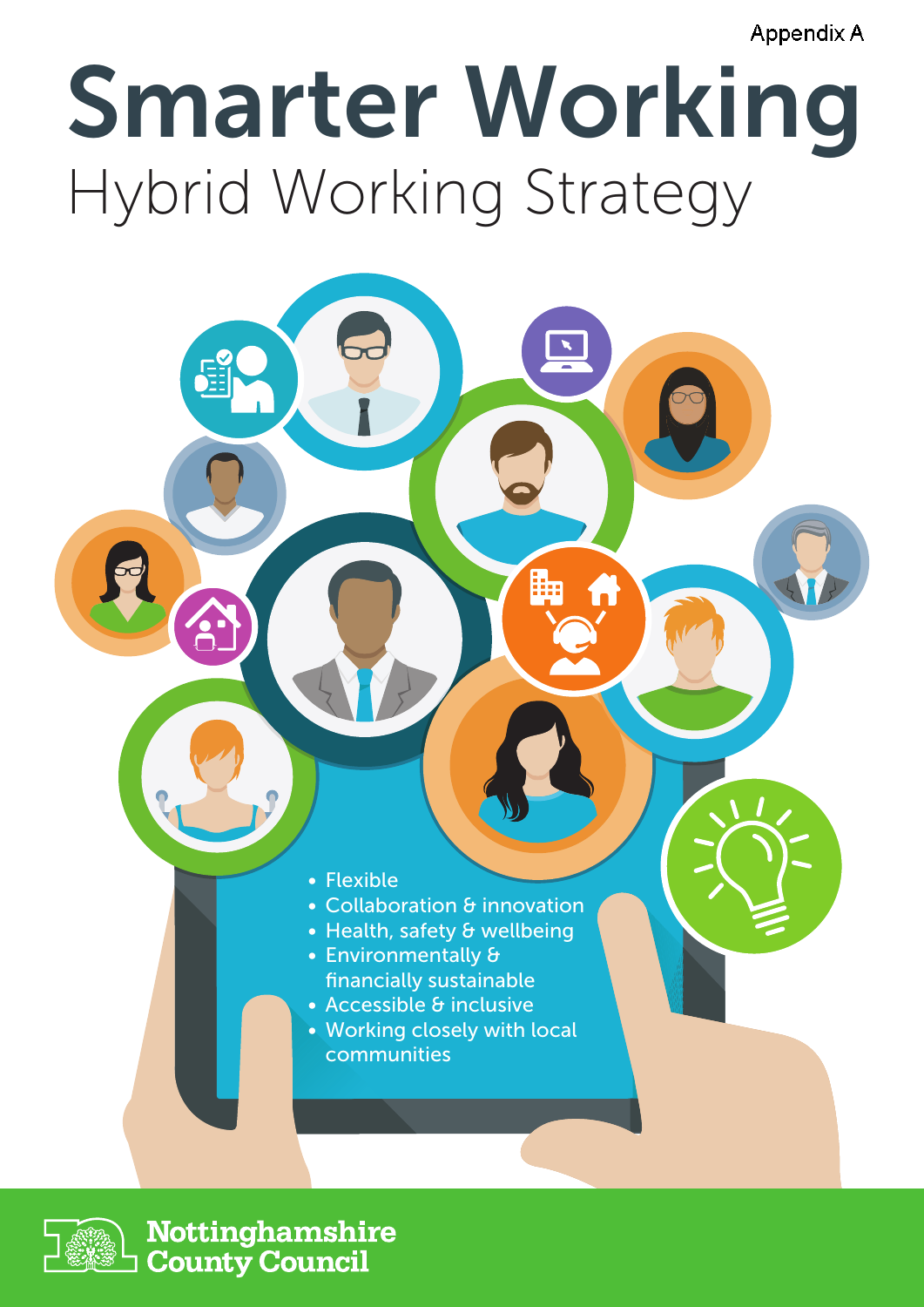# Context

The ability of the County Council to succeed is underpinned by a well-supported workforce which is fit for the future, employed in an organisation which is digitally mature and innovative.

The Council's workforce is diverse, operating a range of working styles, in different job roles, delivering a wide range of services to local people. The scope for and nature of hybrid working will depend on roles, the nature of the service, team, and individual circumstances.

Whilst working through the Covid-19 pandemic was challenging, this has provided us with the opportunity to review the way we work and build on the progress of our Smarter Working programme, which was already underway prior to pandemic. This includes the ability of many more employees to work remotely or from home, utilising technology more effectively. The Council will use the learning from the pandemic and feedback from employees to provide a springboard for new ways of working in the future.

Our workforce is the Council's greatest asset and it is vital to continue to engage with our employees about the future of work. Feedback from employees in the most recent Workforce Wellbeing survey in April 2021 was very positive with the majority of employees feeling satisfied with their health, safety, and wellbeing at work and with the support, supervision, and guidance they receive from their manager. Over three quarters of those surveyed felt that they are a valued member of the team and want to have the opportunity to spend time working with their team in future.

> Approximately half of respondents see themselves working a blend of home and office work in future. A further 32% see themselves as mainly home based, 6% primarily office based and 14% working in the community and other bases.

> > The responses and underlying themes emerging from the survey are being used to shape the next iteration of the smarter working vision and how our future workspaces will be designed and built. This valuable intelligence has also informed the development of the Hybrid Working Strategy.

### Our Vision

The workplaces of the future will be environments designed, built, and adapted to drive Nottinghamshire County Council forward with a shared sense of purpose within a culture of collaboration aiming to improve outcomes for local people.

Our approach to hybrid working sets out to achieve dynamic work settings and environments and create more responsive, efficient, and effective ways of working. We believe this will improve performance, knowledge sharing and autonomy leading to enhanced employee and service user satisfaction.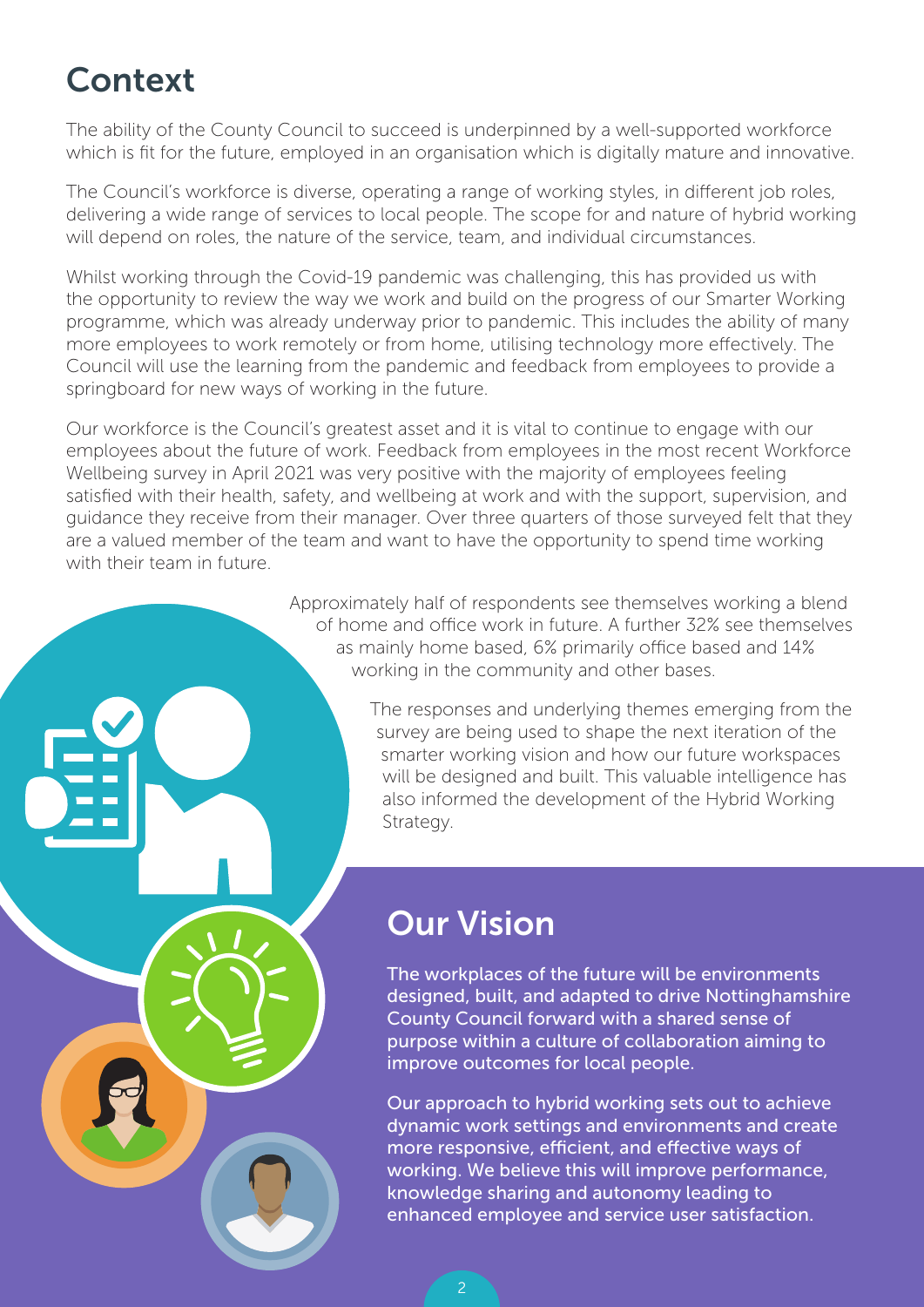# The benefits of hybrid working

Working more flexibly in a hybrid model will increase the Council's efficiency and effectiveness and improve the productivity of employees. It will mean less travel, save time and money, and reduce our carbon footprint. More modern, agile ways of working, which support a better work-life balance, will improve recruitment and retention of employees with the skills and experience we need to deliver critical services.

Working differently will enable us to be closer to our communities and work with them to ensure that services are accessible and designed and delivered to meet the needs of local people in the best way possible, maximising the use of digital and other technologies.

#### Hybrid working principles

- The Council will be flexible and forward thinking reflecting the diversity of our workforce and services we provide and enabling us to continue to adapt to changing circumstances.
- Our workplaces will be hybrid workspaces which merge physical and virtual approaches, encourage use of technology, and enable digital ways of working.
- Our approach will maximise spatial and financial efficiencies and beenvironmentally sustainable in a reduced county-wide estate.
- Service imperatives will be prioritised, led by the nature of the work, and maximise interdependencies between services to improve outcomes for local people.
- Our building design, usage and ways of working will encourage closer working with partners to further enhance service delivery for local residents.
- The health, safety and wellbeing of our employees, Councillors, partners, and people using our buildings will be a key consideration.
- Working spaces and ways of working will encourage team and social interaction, collaboration, innovation, and creativity and help build working relationships.



- We will communicate with and involve staff; trades union colleagues and staff support groups in designing and developing our workspaces and ways of working.
- We will ensure people have the necessary tools, equipment, training, and ongoing support to fulfil their role wherever and however they are working.
- We will ensure new working practices are inclusive of all and reflect diverse employee groups and individual needs, not a "one size fits all" approach.
- Managers will be supported to create clear expectations about how and when people can/should work and manage their teams effectively.
- We will prioritise effective information governance and confidentiality, particularly in respect of personal and sensitive information.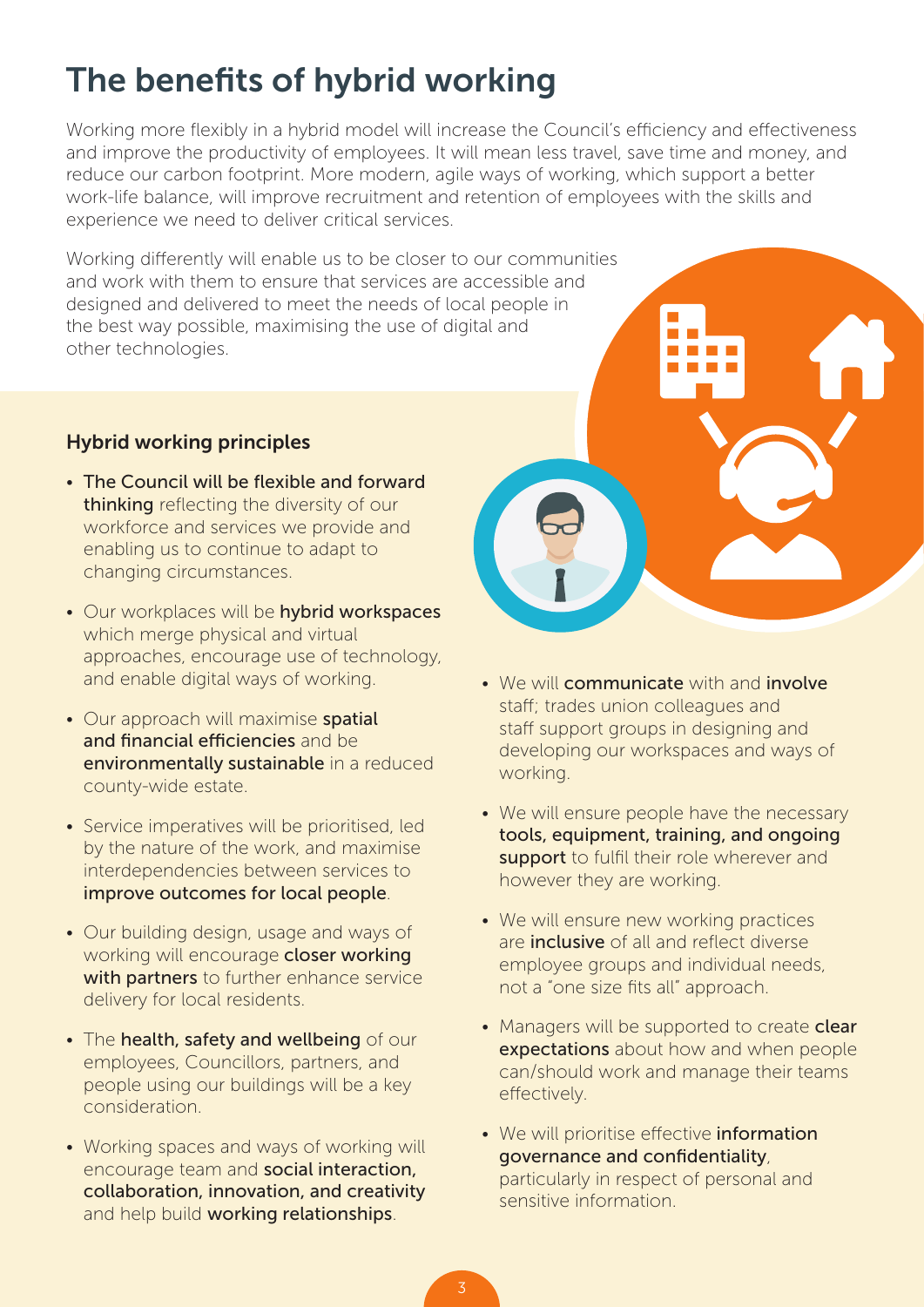# Scope

Departmental leadership teams will determine which services and teams can benefit from hybrid working as some roles do not lend themselves to hybrid working and will continue to require face to face working or working in a particular place or community. Managers will be supported and enabled to have conversations with individuals to discuss how individual preferences can be balanced with service imperatives. Any issues around disability and reasonable adjustments will form part of these conversations.

Other people using Council buildings on a day-to-day basis including Councillors, partners and service users will be also involved in designing, developing, and implementing hybrid working approaches across the Council in order to ensure our services are accessible and inclusive and meet a range of different needs.

Throughout the Covid-19 pandemic, the Council used virtual Committee meetings to enable democratic processes to continue with minimum disruption. Virtual meetings facilitated greater Councillor attendance and increased public engagement with council meetings. Legislative changes would provide flexibility for the Council to determine whether public meetings can take place virtually or in a hybrid way. This strategy will support greater Councillor involvement in the operation of the Council.



### The Hybrid Working Model

The Hybrid Working Model primarily focusses on people, places, and technology. The success of these working arrangements relies on ensuring that we have confident and

skilled people, supported by technology, appropriate workplaces, equipment, systems and processes, who are willing and able to work in an agile and flexible way to meet service needs and improve outcomes for local people.

#### A modern workspace is no longer the place that you go, it is what you do and how you do it.

The diagram opposite illustrates how the key elements of the Hybrid Working Model; People, Buildings and Technology work together underpinned by a strong, positive organisational culture which empowers employees and encourages managers to exercise discretion in determining how work is organised and delivered. This is reinforced by ongoing dialogue and engagement with employees at all levels.

#### Culture and Behaviours



#### Communication & Engagement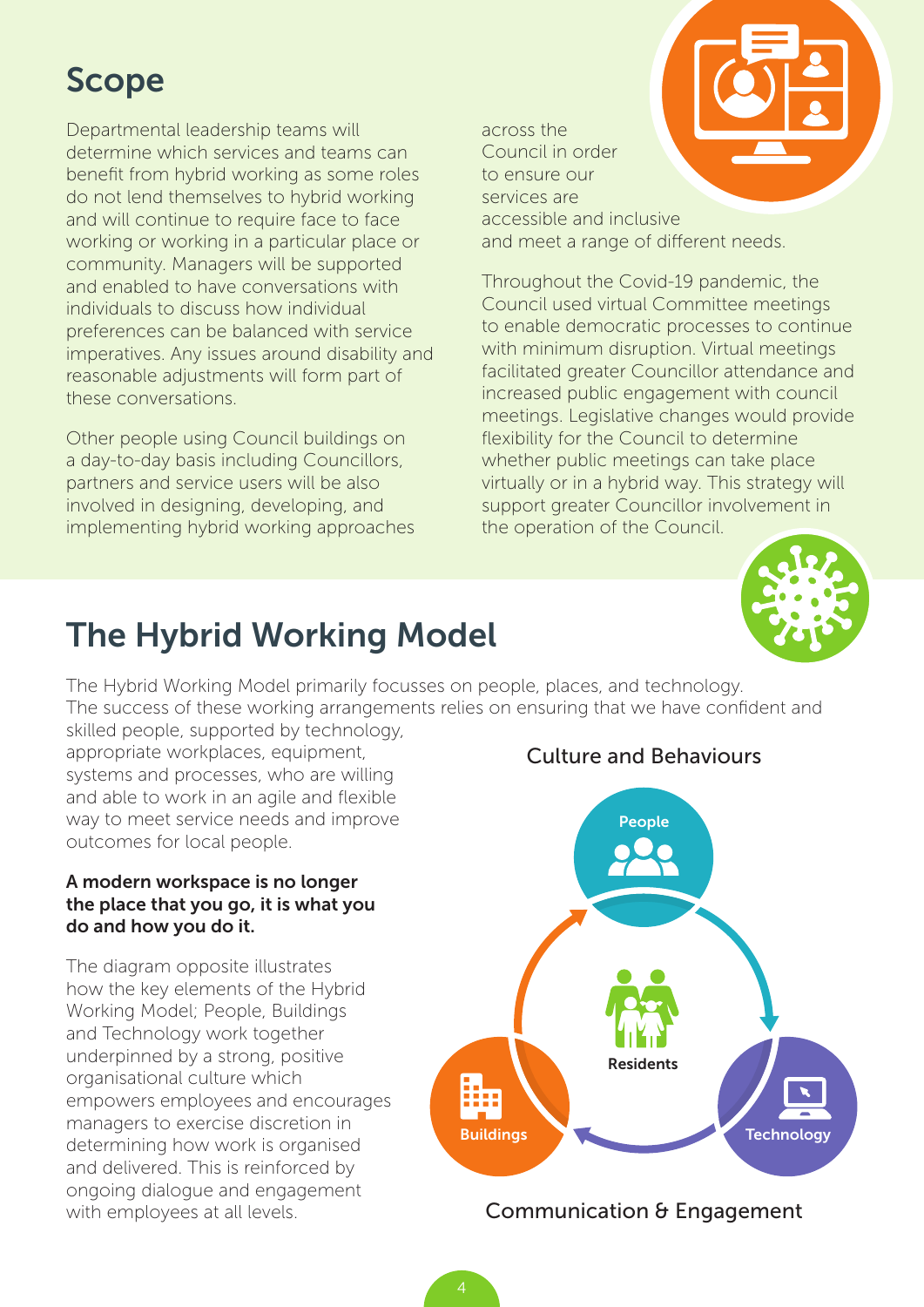# Building and equipment

Workspaces will be inclusive and accessible and designed to promote user wellbeing including considering ergonomics, acoustics, and the green environment. Office space will be team focussed promoting a creative and collaborative culture with appropriate spaces made available for individual focus, meetings with colleagues and local people. We will work to an average seat ratio of 4:10 where this meets service needs.

Work is underway, as part of developing our Corporate Landlord model, to review safety and building management arrangements and standards to ensure continued safety of people using and working in our buildings in a more flexible way.

Changes to the way we use our buildings and the roll out of hybrid workplaces will be on a phased basis across the Council estate. Services will determine the priority areas and managers and employees will be involved as part of the redesign and reoccupation of our buildings to ensure the needs of employees, service users and other users of the building are considered from an early stage.

### Technology, systems, policies and processes



Hybrid working technology and approaches will provide the ability for many employees to work effectively using modern working practices and tools in a wide range of places and not be physically limited to particular workplaces.

Physical and virtual office spaces will be merged with tools in place to make workspaces accessible and inclusive by enabling workspaces to be used flexibly and collaboratively to meet a range of needs amongst different users with a balance of office space, quiet space, private and confidential space and bookable desks and meeting rooms.

Flexible meeting spaces and supporting technology will enable meetings to be productive whatever the location of the participants and ensure that all parties are able to take part and contribute effectively, regardless of their location. The technology used will be accessible to all and enable effective participation and collaboration for all users.

Enhanced use of technology will enable us to improve information sharing, efficiency, productivity and sustain effective working relationships. Increased digitisation of records and processes will improve management of data, reduce storage requirements, improve the use of our accommodation, and enable greater security of information.

Existing policies and processes will be reviewed and redesigned to realign with hybrid working practices. Employees, trades union colleagues and staff support groups will be involved in this to ensure a range of different needs are reflected in our approach.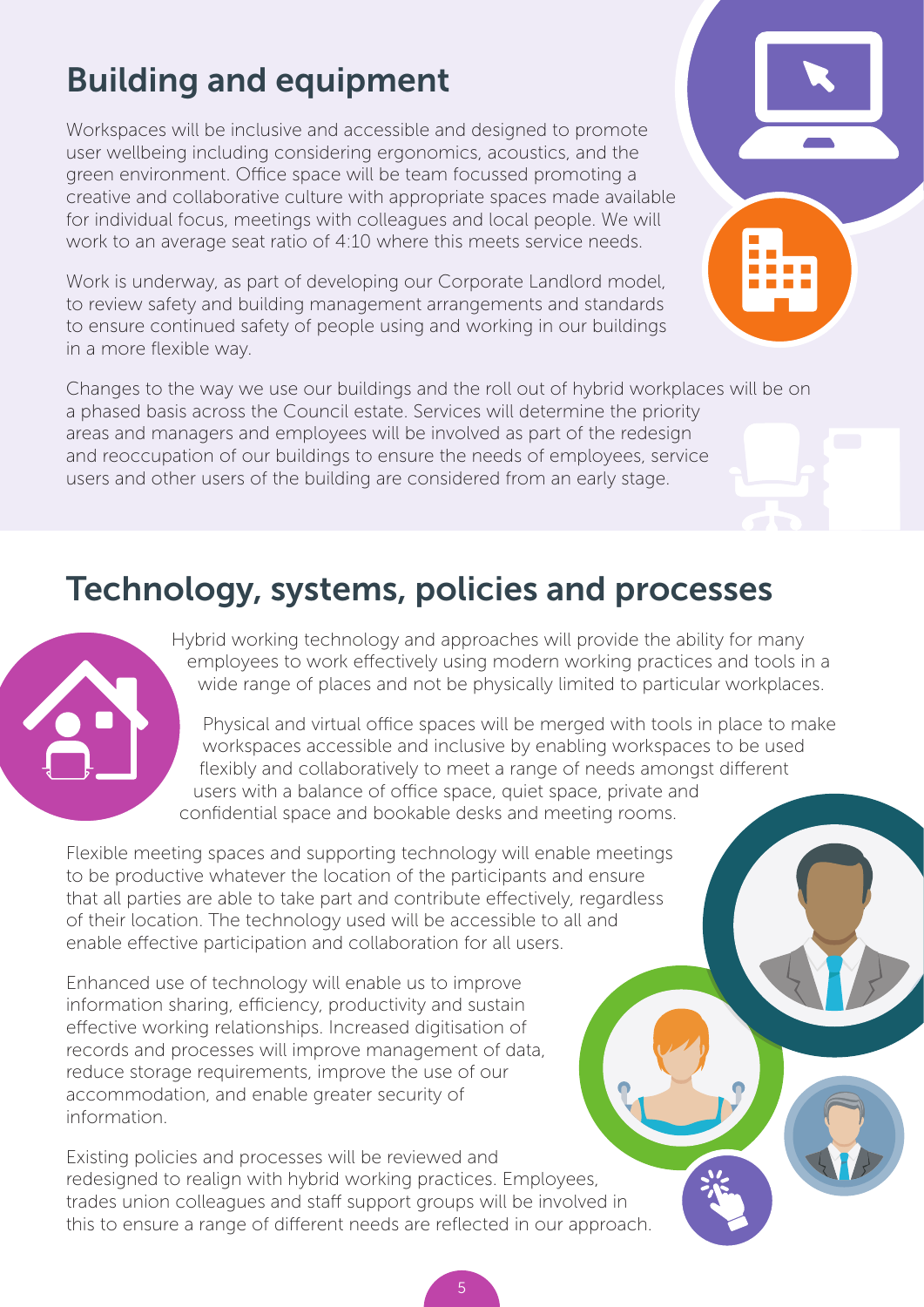### People and culture

The hybrid working model will give people flexibility, empowering them to balance their work and home lives whilst ensuring that service priorities are met. Employees will remain accountable for their work outcomes but have greater freedom on how, where and when their work is delivered. Clearly there will be some areas of work where this level of flexibility is not achievable but there is still a drive to explore how flexibility can be built into working across the Council.

To be successful the Hybrid Working Model will rely on the following:

- Empowerment New working environments and ways of working will be developed that ensure employees are provided with tools, opportunities, and support to empower and enable them to maintain high levels of engagement and performance in a positive, supportive culture, based on trust.
- Effective leadership and management – Work continues to develop strong, confident, and engaging leaders with a clearly articulated vision of success and positive role modelling. Managers and leaders will encourage new ways of doing things and operating in a new context to remove barriers, foster innovation and capture the creativity which has been demonstrated during the pandemic. Embedding more shared and quicker decision making will drive new ways of working.
- Collaboration A shared sense of purpose and a culture of collaboration will be critical to reinforcing the Council's vision as a forward-thinking organisation. Workspaces will be designed to facilitate effective collaboration between employees and with their managers, encourage knowledge sharing and reflect purposeful and different ways of working.
- $\bullet$  Behavioural safety We will develop and promote positive messages and behaviours around safety and ensure workplaces continue to be covid-secure as we continue to live safely with covid. We will take steps to mitigate risks and ensure that health and safety management systems reflect hybrid working arrangements.

• Greater focus on mental health and wellbeing – Our duty of care includes employees' physical, emotional, and mental wellbeing. Feedback from the Workforce survey suggests that we need to raise awareness and make better use of our existing support mechanisms for employees, ensure this support is meeting employees' needs and that managers are encouraging employees to prioritise their wellbeing. We will build on existing provision, review, and adapt this to reflect hybrid working arrangements and maintain our sense of team within a culture that is physically and psychologically safe.

To support different ways of working our organisational culture will encourage all employees to adopt a set of behaviours which include:

- Being flexible
- Open to change
- Willing to learn and develop new skills
- Behaving safely
- Trusting and respecting all colleagues
- Building and maintaining effective working relationships
- Willing to be involved and engaged
- Being creative, brave, and not blaming
- Recognising there are consequences of our action or inaction
- Promoting dignity and inclusivity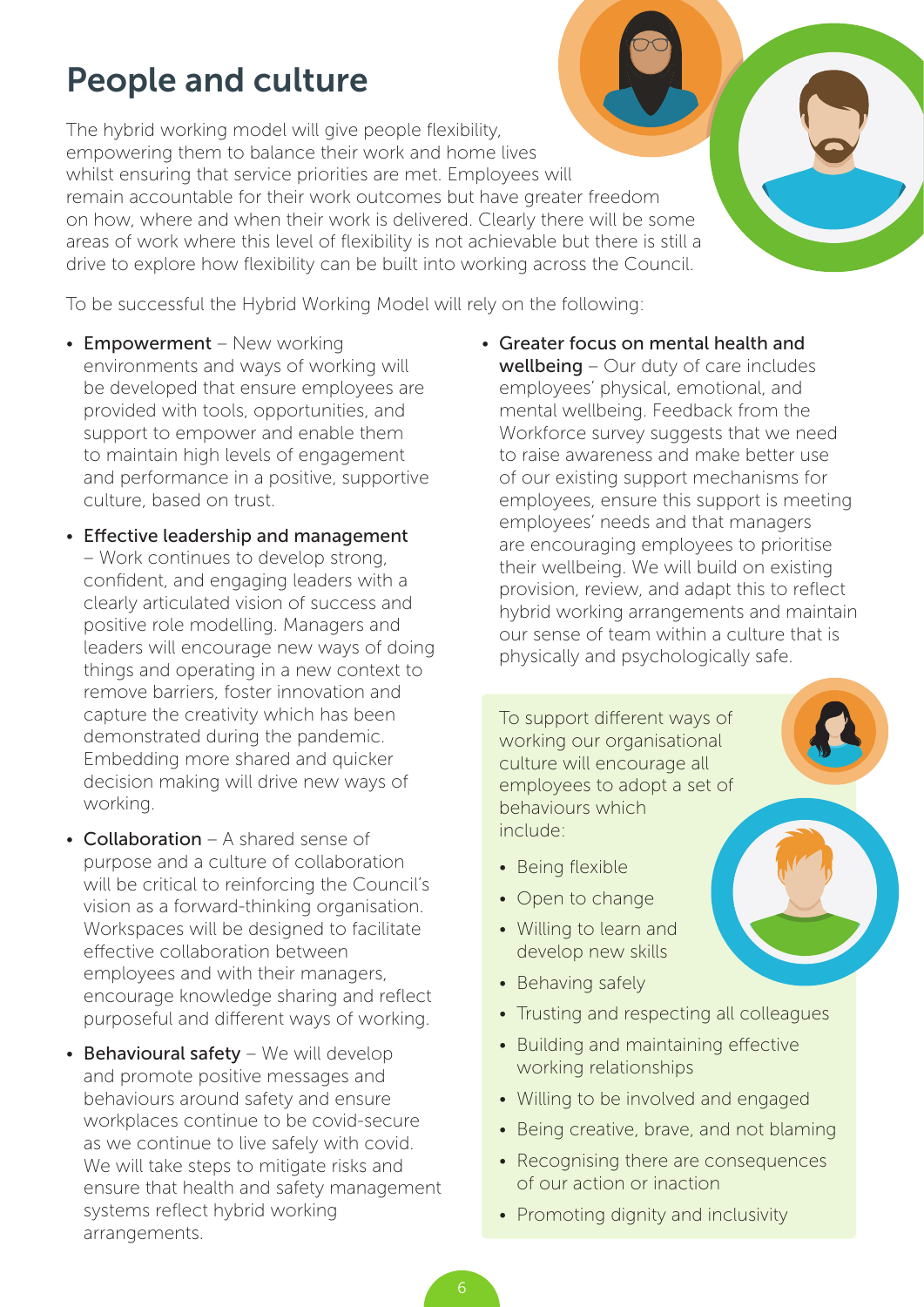### Communication and engagement

The strategy sets out the Council's high-level framework for hybrid working. Effective communication and engagement with employees, including front line workers, is essential in order to develop our culture, new behaviours, and ways of working. Consistent messages delivered as part of a two-way process ensuring that feedback from employees is used to shape our detailed approach will be central to developing and implementing our hybrid working strategy in practice.

A new Employee Communication and Engagement Strategy is being developed to support ongoing engagement, involvement and empowerment of employees and their managers by working through line managers and their teams and encouraging a more bottom up approach to communication, collaboration and cross-council working.



### Implementation and review

Additional guidance, toolkits and FAQs will be developed to assist in the implementation and application of the Hybrid Working Strategy. The Council's Smarter Working Hub will be relaunched as a focus for information.

Employee focus groups and sessions with corporate, departmental, and extended leadership teams will be used to test and develop hybrid working approaches and materials, seek views and better understand the potential impacts on employees. Tools such as Learning Histories will enable us to test and develop our approaches over time ensuring we collect and use learning from earlier stages of activity to shape the next phases as we continually develop our approach.

Our approach will need to be kept under review to ensure ongoing success and that it continues to reflect learning, developing and new technologies and changing circumstances. We will undertake an initial review 6 months after implementation of our Hybrid Working Strategy to identify and resolve any initial issues.

Employee surveys and feedback from supervision and Employee Personal Development Reviews (EPDR's) will help inform our review process. We will form a group of employees from across the Council who will be involved in reviewing our approach to ensure that we are able to keep up to date and reflect changes in our workforce and new developments in this evolving area of work. Trades union colleagues and our staff support groups will be involved in the initial implementation of our hybrid working model and subsequent reviews.